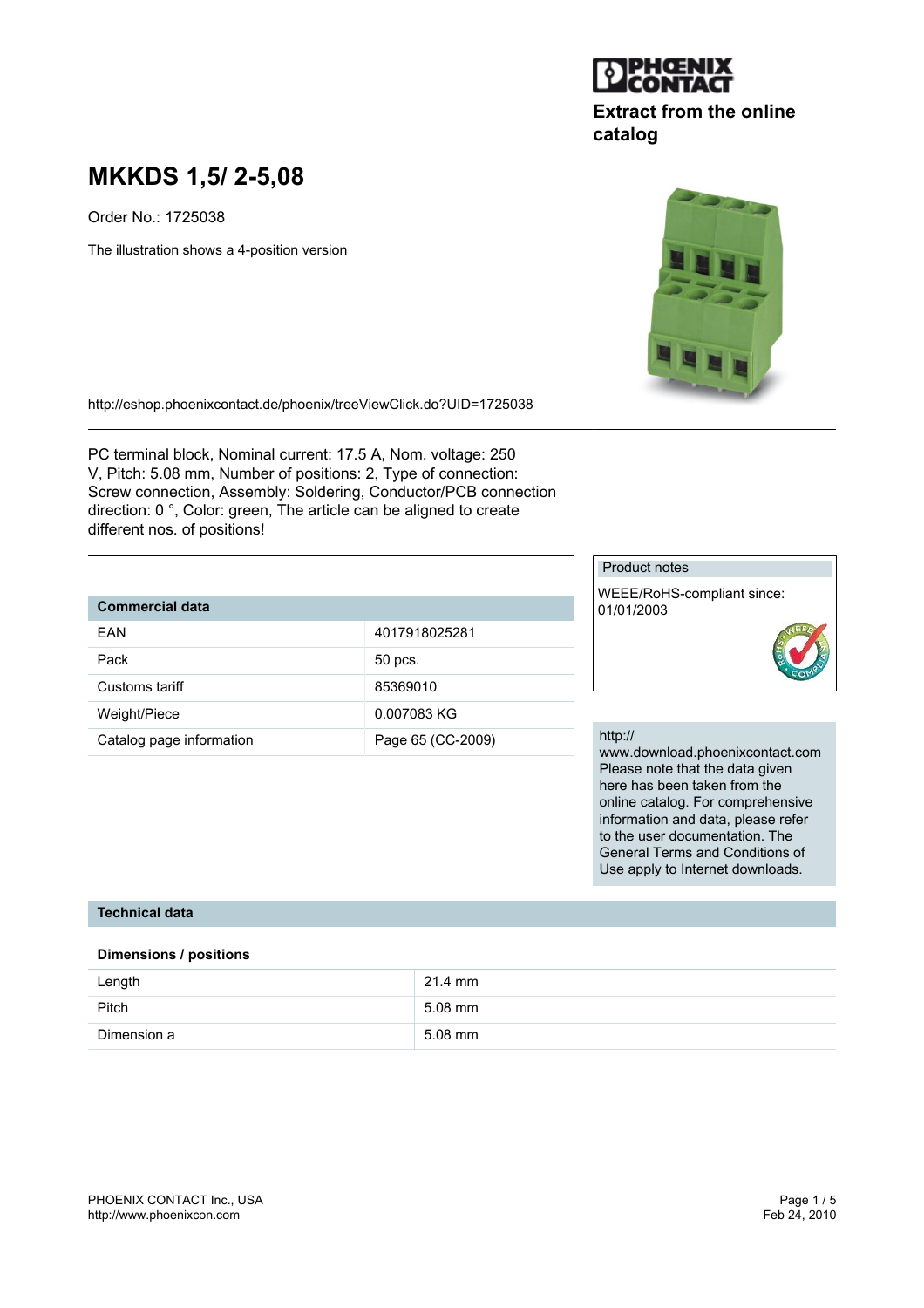| Number of positions                                                           | $\overline{2}$                                          |
|-------------------------------------------------------------------------------|---------------------------------------------------------|
| Pin dimensions                                                                | $0,9 \times 0,9$ mm                                     |
| Hole diameter                                                                 | $1.3 \text{ mm}$                                        |
| Screw thread                                                                  | M <sub>3</sub>                                          |
| Tightening torque, min                                                        | $0.5$ Nm                                                |
| Tightening torque max                                                         | 0.6 Nm                                                  |
| <b>Technical data</b>                                                         |                                                         |
| Insulating material group                                                     | T                                                       |
| Rated surge voltage (III/3)                                                   | 4 kV                                                    |
| Rated surge voltage (III/2)                                                   | 4 kV                                                    |
| Rated surge voltage (II/2)                                                    | 4 kV                                                    |
| Rated voltage (III/2)                                                         | 320 V                                                   |
| Rated voltage (II/2)                                                          | 630 V                                                   |
| Connection in acc. with standard                                              | EN-VDE                                                  |
| Nominal current I <sub>N</sub>                                                | 17.5 A                                                  |
| Nominal voltage U <sub>N</sub>                                                | 250 V                                                   |
| Nominal cross section                                                         | $1.5$ mm <sup>2</sup>                                   |
| Maximum load current                                                          | 22 A (with 2.5 mm <sup>2</sup> conductor cross section) |
| Insulating material                                                           | <b>PA</b>                                               |
| Inflammability class acc. to UL 94                                            | V <sub>0</sub>                                          |
| Internal cylindrical gage                                                     | A <sub>1</sub>                                          |
| Stripping length                                                              | 7 mm                                                    |
| <b>Connection data</b>                                                        |                                                         |
| Conductor cross section solid min.                                            | $0.14 \, \text{mm}^2$                                   |
| Conductor cross section solid max.                                            | $2.5$ mm <sup>2</sup>                                   |
| Conductor cross section stranded min.                                         | $0.14 \text{ mm}^2$                                     |
| Conductor cross section stranded max.                                         | $1.5$ mm <sup>2</sup>                                   |
| Conductor cross section stranded, with ferrule<br>without plastic sleeve min. | $0.25$ mm <sup>2</sup>                                  |
| Conductor cross section stranded, with ferrule<br>without plastic sleeve max. | $1 \text{ mm}^2$                                        |
| Conductor cross section stranded, with ferrule<br>with plastic sleeve min.    | $0.25$ mm <sup>2</sup>                                  |
| Conductor cross section stranded, with ferrule<br>with plastic sleeve max.    | $1.5$ mm <sup>2</sup>                                   |
|                                                                               |                                                         |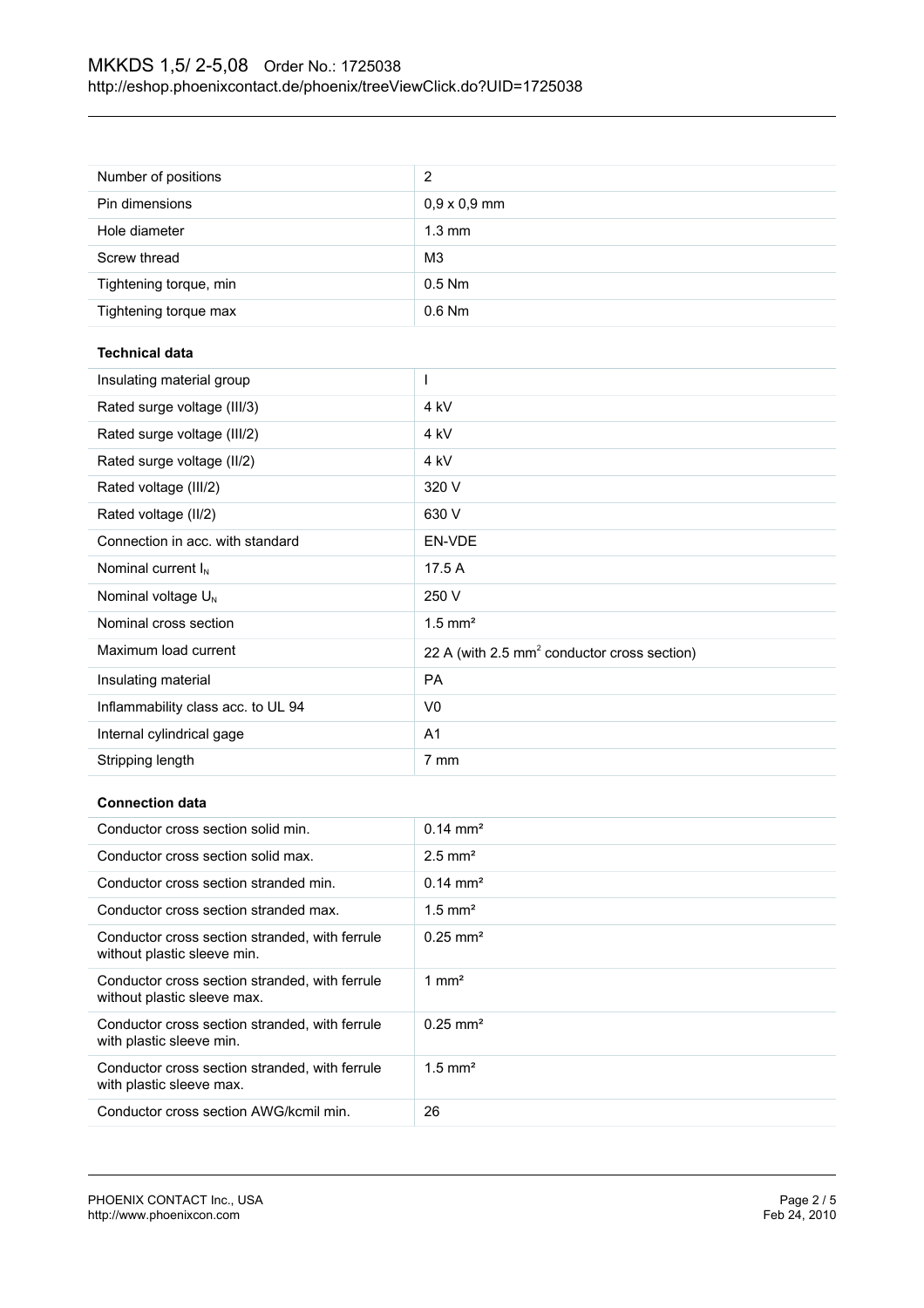| Conductor cross section AWG/kcmil max                                                    | 14                  |
|------------------------------------------------------------------------------------------|---------------------|
| 2 conductors with same cross section, solid min.                                         | $0.14 \text{ mm}^2$ |
| 2 conductors with same cross section, solid max.                                         | 1 mm <sup>2</sup>   |
| 2 conductors with same cross section, stranded<br>min.                                   | $0.14 \text{ mm}^2$ |
| 2 conductors with same cross section, stranded<br>max.                                   | $0.75 \text{ mm}^2$ |
| 2 conductors with same cross section, stranded,<br>ferrules without plastic sleeve, min. | $0.25 \text{ mm}^2$ |
| 2 conductors with same cross section, stranded,<br>ferrules without plastic sleeve, max. | $0.5 \text{ mm}^2$  |

## **Certificates / Approvals**



CCA, CSA, CUL, GOST, SEV, UL

| <b>CSA</b>                     |             |                                                                                                          |  |
|--------------------------------|-------------|----------------------------------------------------------------------------------------------------------|--|
| Nominal voltage U <sub>N</sub> |             | 300 V                                                                                                    |  |
| Nominal current $I_N$          |             | 10 A                                                                                                     |  |
| AWG/kcmil                      |             | $28 - 14$                                                                                                |  |
| <b>CUL</b>                     |             |                                                                                                          |  |
| Nominal voltage U <sub>N</sub> |             | 300 V                                                                                                    |  |
| Nominal current $I_N$          |             | 10 A                                                                                                     |  |
| AWG/kcmil                      |             | $30 - 14$                                                                                                |  |
| UL                             |             |                                                                                                          |  |
| Nominal voltage U <sub>N</sub> |             | 300 V                                                                                                    |  |
| Nominal current $I_N$          |             | 10 A                                                                                                     |  |
| AWG/kcmil                      |             | $30 - 14$                                                                                                |  |
| <b>Accessories</b>             |             |                                                                                                          |  |
|                                |             |                                                                                                          |  |
| Item                           | Designation | Description                                                                                              |  |
| General                        |             |                                                                                                          |  |
| 1733169                        | EBP 2-5     | Insertion bridge, fully insulated, for plug connectors with 5.0 or<br>5.08 mm pitch, no. of positions: 2 |  |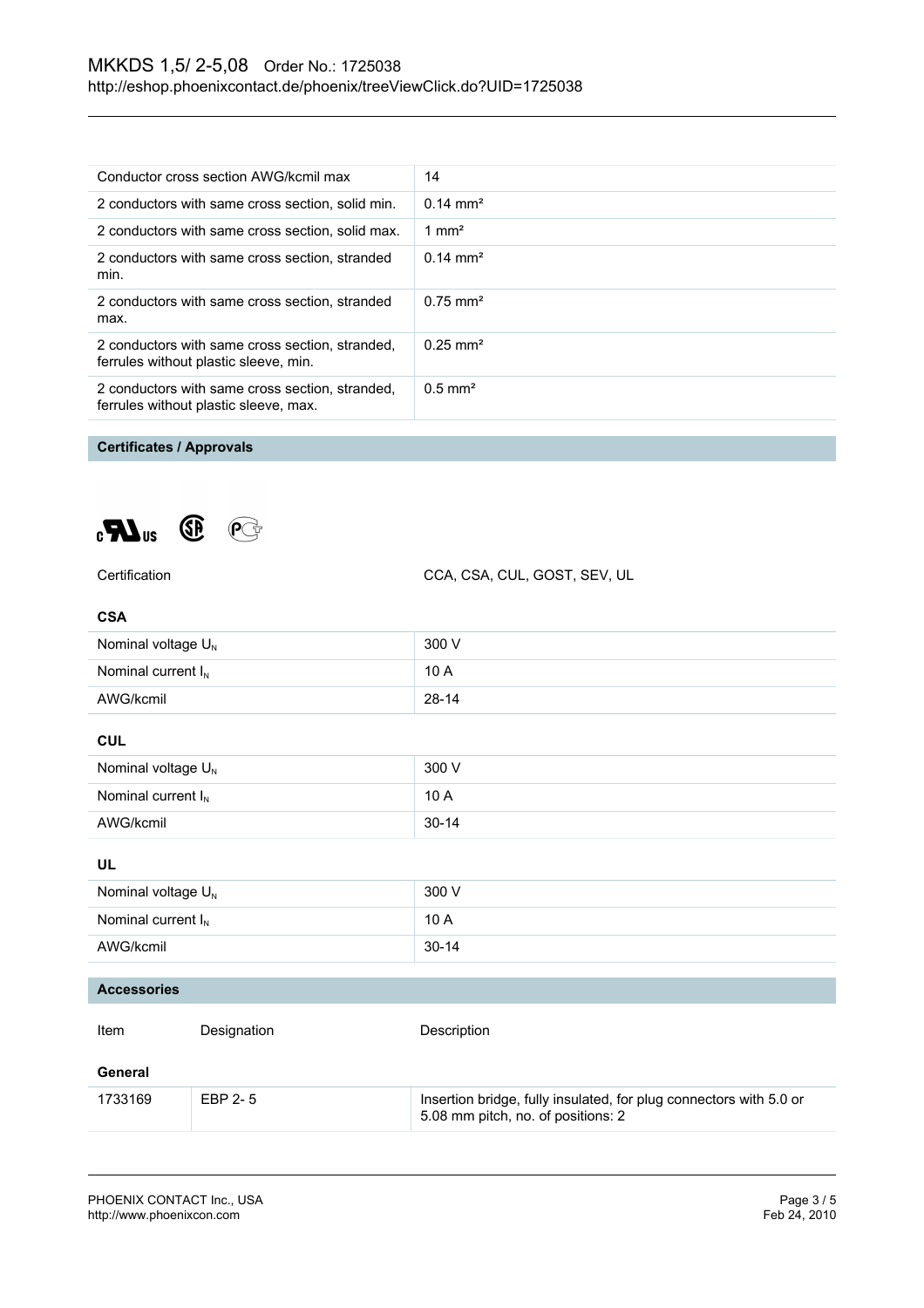### **Marking**

| 0804293      | SK 5,08/3,8:FORTL.ZAHLEN | Marker card, printed horizontally, self-adhesive, 12 identical<br>decades marked 1-10, 11-20 etc. up to 91-(99)100, sufficient for<br>120 terminal blocks  |
|--------------|--------------------------|------------------------------------------------------------------------------------------------------------------------------------------------------------|
| <b>Tools</b> |                          |                                                                                                                                                            |
| 1205053      | SZS 0.6X3.5              | Screwdriver, bladed, matches all screw terminal blocks up to 4.0<br>mm <sup>2</sup> connection cross section, blade: 0.6 x 3.5 mm, without VDE<br>approval |

## **Diagrams/Drawings**

Drilling plan/solder pad geometry



#### Dimensioned drawing